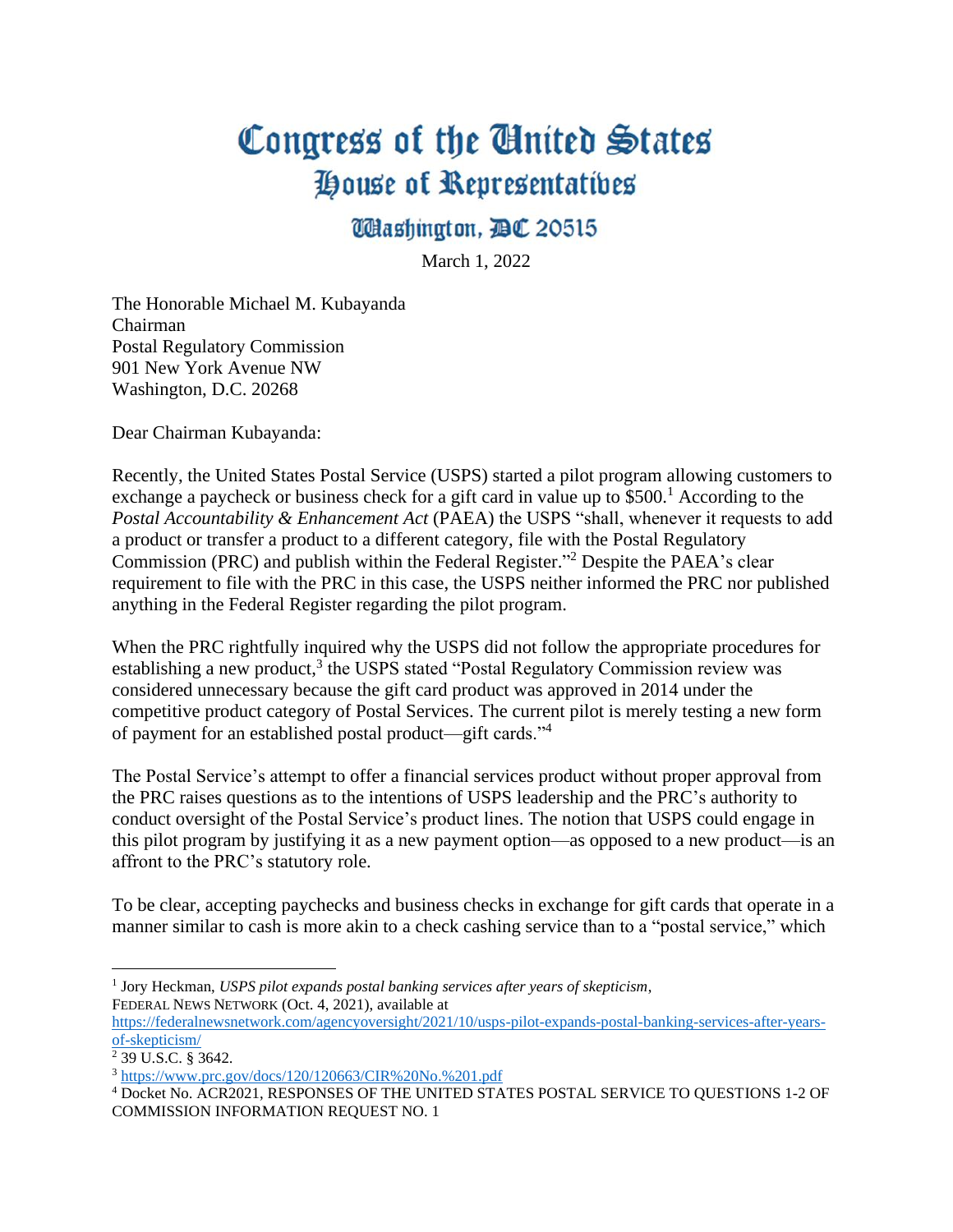is defined by statute as "the delivery of letters, printed matter, or mailable packages, including acceptance, collection, sorting, transportation, or other functions ancillary thereto."<sup>5</sup> Customers appear to agree that USPS should stick to postal services: a USPS report on the pilot program shows only six customers used the service from September 12, 2021 through January 12, 2022.<sup>6</sup>

It is unclear whether the USPS will continue the pilot program in light of its unpopularity. Doing so would only highlight the USPS's lack of understanding of the financial services industry and reinforce it needs to stick to its mandate of distributing the mail. Moreover, extending or expanding the pilot program further erodes the PAEA's authority with respect to methods of payment for established postal products. For example, the USPS could similarly argue that customers can use cryptocurrencies or foreign currencies in exchange for prepaid gift cards, or any other product sold by the USPS such as money orders, without PRC approval.

Despite its attempt to skirt the PAEA's requirements for PRC approval in this case, it is clear the USPS is expanding its footprint by offering additional financial products and services. As the independent Federal agency charged with providing transparency and accountability at the USPS, we ask the PRC to assert its statutory role with respect to the pilot program and subject the matter to the appropriate procedures outlined in the PAEA for new products. Furthermore, we encourage the PRC to prevent the USPS from participating in any additional financial services in the future. Considering the USPS is \$188 billion in debt, it is apparent the USPS is not in a position to expand financial services to consumers before they get their own fiscal house in order.

Sincerely,

\_\_\_\_\_\_\_\_\_\_\_\_\_\_\_\_\_\_\_\_

Blaine Luetkemeyer Member of Congress

Bill Posey Andy Barr

 $\overline{\phantom{a}}$  , and the contract of the contract of the contract of the contract of the contract of the contract of the contract of the contract of the contract of the contract of the contract of the contract of the contrac

Member of Congress Member of Congress

<sup>5</sup> 39 U.S.C. § 102.

<sup>6</sup> Docket No. ACR2021, RESPONSES OF THE UNITED STATES POSTAL SERVICE TO QUESTIONS 1-2 OF COMMISSION INFORMATION REQUEST NO. 1